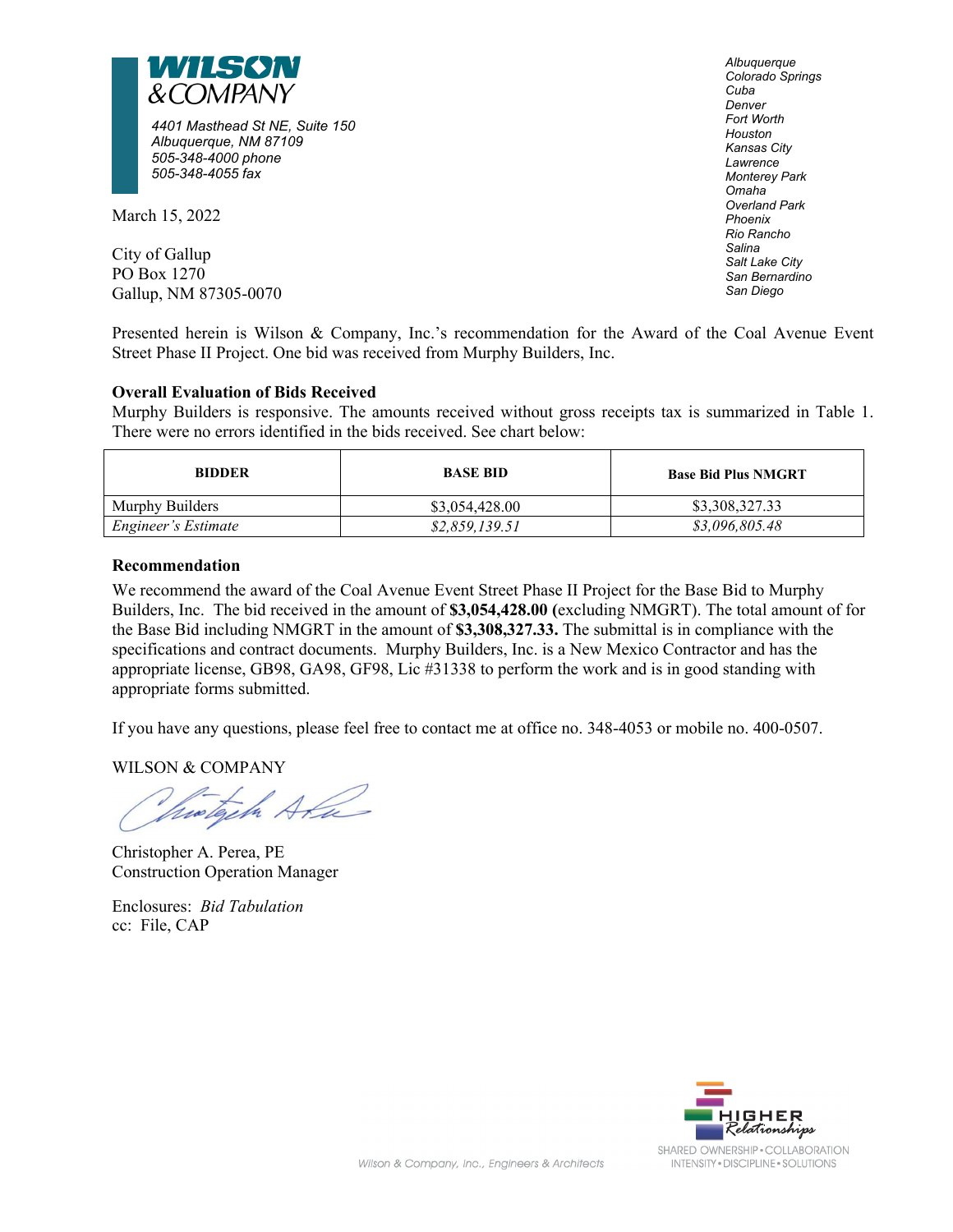### **BID TABULATION**

Project: Coal Avenue Event Street Phase II Owner: City of Gallup Engineer: Wilson & Company<br>Date: 3/10/2022 3/10/2022

|                       |                          | <b>BASE BID</b>                                                        |                                |                                  |                          |                                    | <b>Murphy Builders</b>                    |                        |  |  |  |  |
|-----------------------|--------------------------|------------------------------------------------------------------------|--------------------------------|----------------------------------|--------------------------|------------------------------------|-------------------------------------------|------------------------|--|--|--|--|
| <b>ITEM NO.</b>       | <b>NMDOT</b><br>SPEC NO. | <b>ITEM DESCRIPTION</b>                                                | <b>UNIT</b>                    | QTY                              |                          | <b>UNIT PRICE</b>                  | <b>UNIT AMOUNT</b>                        | <b>AMOUNT</b>          |  |  |  |  |
| 1                     | 201000                   | <b>CLEARING AND GRUBBING</b>                                           | τs                             | $\mathbf{1}$                     | \$                       | 20,000.00                          | $20,000.00$   \$<br>۱\$                   | 20.000.00              |  |  |  |  |
| 2                     | 203000                   | UNCLASSIFIED EXCAVATION                                                | $\overline{CY}$                | 300                              | $\overline{\$}$          | $35.00$ \\$                        | $10,500.00$ \\$                           | 10,500.00              |  |  |  |  |
| $\overline{3}$        | 203010                   | EXCAVATION OF CONTAMINATED SOIL                                        | CY                             | 110                              | \$                       | $120.00$ \\$                       | $13,200.00$ \\$                           | 13,200.00              |  |  |  |  |
| 4                     | 203011                   | ENVIRONMENTAL CONSTRUCTION MONITORING                                  | LS                             | $\mathbf{1}$                     | \$                       | $5,600.00$ \\$                     | $5,600.00$ \\$                            | 5,600.00               |  |  |  |  |
| $\overline{5}$        | 203100                   | <b>BORROW</b>                                                          | CY                             | 210                              | \$                       | $10.00$   \$                       | $2,100.00$ \\$                            | 2,100.00               |  |  |  |  |
| 6                     | 203211                   | UNSTABLE SUBGRADE STABILIZATION                                        | $\overline{\text{SY}}$         | 100                              | \$                       | $120.00$ \\$                       | $12,000.00$ \\$                           | 12,000.00              |  |  |  |  |
| $\overline{7}$        | 203301                   | <b>ROCK EXCAVATION</b>                                                 | CY                             | 100                              | \$                       | $40.00$   \$                       | $4,000.00$ \\$                            | 4,000.00               |  |  |  |  |
| 8                     | 206000                   | UNSUITABLE MATERIAL EXCAVATION                                         | CY                             | 100                              | \$                       | $50.00$ \\$                        | $5,000.00$ \\$                            | 5,000.00               |  |  |  |  |
| $\overline{9}$        | 206100                   | SELECT BACKFILL MATERIAL                                               | CY                             | 100                              | $\overline{\mathcal{E}}$ | $25.00$   \$                       | $2,500.00$ \\$                            | 2,500.00               |  |  |  |  |
| 10                    | 207000                   | <b>SUBGRADE PREPARATION</b>                                            | $\overline{\mathsf{SY}}$       | 3,050                            | $\overline{\$}$          | $12.00$ \\$                        | $36,600.00$ \\$                           | 36,600.00              |  |  |  |  |
| 11                    | 303140                   | <b>BASE COURSE 4"</b>                                                  | SY<br>$\overline{\mathsf{SY}}$ | 2,950                            | \$                       | 17.00                              | $50.150.00$ S<br>1\$                      | 50,150.00              |  |  |  |  |
| 12<br>13              | 303170<br>407000         | <b>BASE COURSE 7"</b><br>ASPHALT MATERIAL FOR TACK COAT                | <b>TON</b>                     | 1,150<br>0.5                     | \$<br>\$                 | $25.00$ \\$<br>$1,300.00$   \$     | 28,750.00   \$<br>650.00  \$              | 28,750.00<br>650.00    |  |  |  |  |
| 14                    | 408100                   | PRIME COAT MATERIAL                                                    | <b>TON</b>                     | 6.5                              | $\overline{\$}$          | $1,600.00$ \\$                     | $10,400.00$ \\$                           | 10,400.00              |  |  |  |  |
| $\overline{15}$       | 416106                   | MINOR PAVING TYPE I, HMS SP-III                                        | $\overline{SY}$                | 1,150                            | $\overline{\mathcal{E}}$ | $105.00$   \$                      | $120,750.00$ \\$                          | 120,750.00             |  |  |  |  |
| 16                    | 451070                   | <b>CONCRETE PAVEMENT-7"</b>                                            | $\overline{\mathsf{SY}}$       | 1,900                            | \$                       | $250.00$ \\$                       | 475,000.00   \$                           | 475,000.00             |  |  |  |  |
| $\overline{17}$       | 452000                   | SEALING CONCRETE PAVEMENT JOINTS                                       | LF                             | 2,300                            | $\overline{\mathcal{S}}$ | $10.00$   \$                       | $23,000.00$ \\$                           | 23,000.00              |  |  |  |  |
| $\overline{18}$       | 511000                   | SRUTUCTURAL CONCRETE CLASS A                                           | $\overline{CY}$                | 5                                | $\overline{\$}$          | 950.00                             | $4,750.00$ \\$<br>1\$                     | 4,750.00               |  |  |  |  |
| $\overline{19}$       | 515000                   | REINFORCED CINCRETE FOR MINOR STRUCTURES                               | CY                             | 31                               | $\overline{\mathcal{S}}$ | $1,050.00$ \\$                     | $32,550.00$ \\$                           | 32,550.00              |  |  |  |  |
| 20                    | 540060                   | REINFORCING BARS GRADE 60                                              | LB                             | 140                              | \$                       | 4.50 $\frac{1}{9}$                 | $630.00$ \\$                              | 630.00                 |  |  |  |  |
| $\overline{21}$       | 570425                   | 18" STORM DRAIN CULVERT PIPE                                           | LF                             | 190                              | \$                       | $215.00$   \$                      | $40,850.00$ \\$                           | 40,850.00              |  |  |  |  |
| $\overline{22}$       | 570437                   | 24" STORM DRAIN CULVERT PIPE                                           | LF                             | 450                              | \$                       | $280.00$   \$                      | $126,000.00$ \\$                          | 126,000.00             |  |  |  |  |
| 23                    | 570467                   | 42" STORM DRAIN CULVERT PIPE                                           | LF                             | 10                               | \$                       | $375.00$ \\$                       | $3,750.00$ \\$                            | 3,750.00               |  |  |  |  |
| $\overline{24}$       | 570473                   | <b>48" STORM DRAIN CULVERT PIPE</b>                                    | LF                             | 90                               | \$                       | 416.00 $\vert$ \$                  | $37,440.00$ \\$                           | 37,440.00              |  |  |  |  |
| 25                    | 601000                   | REMOVAL OF STRUCTURES AND OBSTRUCTIONS                                 | LS                             | $\overline{1}$                   | \$                       | 45,000.00                          | 1\$<br>$45,000.00$ \\$                    | 45,000.00              |  |  |  |  |
| $\overline{26}$       | 601110                   | REMOVAL OF SURFACING                                                   | $\overline{\mathsf{SY}}$       | 3,150                            | $\overline{\$}$          | $45.00$ \\$                        | 141,750.00   \$                           | 141,750.00             |  |  |  |  |
| 27                    | 603281                   | SWPPP PLAN PREPARATION AND MAINTENANCE                                 | LS                             | 1                                | \$                       | $5,000.00$ \\$                     | $5,000.00$ \\$                            | 5,000.00               |  |  |  |  |
| 28                    | 604001                   | <b>GEOTEXTILE CLASS 1</b>                                              | SY                             | 4,300                            | \$                       | $4.00$ \\$                         | $17,200.00$ \\$                           | 17,200.00              |  |  |  |  |
| 29                    | 604300                   | <b>GEOGRID REINFORCEMENT</b>                                           | $\overline{\text{SY}}$         | 4,300                            | \$                       | $7.00$   \$                        | $30,100.00$   \$                          | 30,100.00              |  |  |  |  |
| $\overline{30}$       | 608004                   | <b>CONCRETE SIDEWALK 4"</b>                                            | $\overline{\mathsf{SY}}$       | 1,050                            | $\overline{\$}$          | $110.00$   \$                      | $115,500.00$ \\$                          | 115,500.00             |  |  |  |  |
| 31                    | 609200                   | <b>HEADER CURB</b>                                                     | LF                             | 210                              | \$                       | $46.00$ \\$                        | $9.660.00$ S                              | 9,660.00               |  |  |  |  |
| 32                    | 609424                   | CONCRETE VERTICAL CURB & GUTTER TYPE B 6"X24"                          | LF                             | 300                              | \$                       | $50.00$   \$                       | $15,000.00$   \$                          | 15,000.00              |  |  |  |  |
| 33                    | 617000                   | <b>VIBRATION MONITORING</b>                                            | LS                             | 1                                | \$                       | $80,000.00$ \\$                    | $80,000.00$ \\$                           | 80,000.00              |  |  |  |  |
| 34                    | 617003                   | <b>VIDEO RECORDING</b>                                                 | $\overline{\text{LS}}$         | $\mathbf{1}$                     | \$                       | $8,000.00$   \$                    | $8,000.00$   \$                           | 8,000.00               |  |  |  |  |
| 35                    | 618000                   | TRAFFIC CONTROL MANAGEMENT                                             | $\overline{LS}$                | $\mathbf{1}$                     | \$                       | $50,000.00$   \$                   | $50,000.00$   \$                          | 50,000.00              |  |  |  |  |
| $\overline{36}$       | 621000                   | <b>MOBILIZATION</b>                                                    | $\overline{LS}$                | $\mathbf{1}$                     | $\overline{\$}$          | 444,999.00 \$                      | 444,999.00 \$                             | 444,999.00             |  |  |  |  |
| $\overline{37}$<br>38 | 623394<br>623395         | CURB INLET SINGLE TYPE C, OVER 4'<br>CURB INLET DOUBLE TYPE C, OVER 4' | EA<br>EA                       | $\overline{2}$<br>$\overline{2}$ | \$                       | $10,000.00$ \\$<br>$17,000.00$ \\$ | $20,000.00$ \\$<br>$34,000.00$ $\sqrt{$}$ | 20,000.00<br>34,000.00 |  |  |  |  |
| 39                    | 662000                   | MANHOLE TYPE C-4' DIA 0' TO 6' DEPTH                                   | EA                             | $\mathbf{1}$                     | \$<br>$\overline{\$}$    | $11,000.00$ \\$                    | $11,000.00$ \\$                           | 11,000.00              |  |  |  |  |
| 40                    | 662022                   | MANHOLE TYPE C-6' DIA OVER 6' TO 10' DEPTH                             | EA                             | 1                                | \$                       | $13,000.00$ \\$                    | $13,000.00$ \\$                           | 13,000.00              |  |  |  |  |
| 41                    | 662250                   | <b>SEWER MANHOLE</b>                                                   | EA                             | 5                                | \$                       | $10,000.00$ \\$                    | $50,000.00$ \\$                           | 50,000.00              |  |  |  |  |
| 42                    | 663100                   | <b>FIRE HYDRANT</b>                                                    | EA                             | $\overline{2}$                   | \$                       | $8,000.00$   \$                    | $16,000.00$   \$                          | 16,000.00              |  |  |  |  |
| 43                    | 663726                   | 6" WATERLINE 0' TO 6' DEPTH                                            | LF                             | $\overline{30}$                  | $\overline{\$}$          | $70.00$ \\$                        | $2,100.00$ \\$                            | 2,100.00               |  |  |  |  |
| 44                    | 663728                   | 8" WATERLINE 0' TO 6' DEPTH                                            | LF                             | 350                              | $\overline{\$}$          | $80.00$ \\$                        | $28,000.00$ \\$                           | 28,000.00              |  |  |  |  |
| 45                    | 663770                   | CUT AND CAP WATERLINE                                                  | EA                             | $\mathbf{1}$                     | \$                       | $2,500.00$   \$                    | $2,500.00$ \\$                            | 2,500.00               |  |  |  |  |
| 46                    | 663778                   | TIE TO EXISTING 6" WATERLINE                                           | EA                             | $\overline{2}$                   | $\overline{\mathcal{S}}$ | $4,000.00$   \$                    | $8,000.00$   \$                           | 8,000.00               |  |  |  |  |
| 47                    | 663779                   | TIE TO EXISTING 8" WATERLINE                                           | EA                             | $\overline{3}$                   | $\overline{\$}$          | $3,500.00$ \\$                     | $10,500.00$ \\$                           | 10,500.00              |  |  |  |  |
| 48                    | 663885                   | <b>CONCRETE BLOCKING</b>                                               | CY                             | $\overline{3}$                   | \$                       | $750.00$ \\$                       | $2,250.00$ \$                             | 2,250.00               |  |  |  |  |
| 49                    | 663890                   | VALVE BOX WITH COVER                                                   | EA                             | 5                                | \$                       | $1,250.00$ \\$                     | $6,250.00$ \\$                            | 6,250.00               |  |  |  |  |
| $\overline{50}$       | 663696                   | <b>GATE VALVE-6'</b>                                                   | EA                             | $\mathbf{1}$                     | \$                       | $2,000.00$   \$                    | $2,000,00$ \\$                            | 2,000.00               |  |  |  |  |
| 51                    | 663898                   | <b>GATE VALVE-8"</b>                                                   | EA                             | $\overline{4}$                   | \$                       | $3,000.00$ \\$                     | $12,000.00$   \$                          | 12,000.00              |  |  |  |  |
| 52                    | 663910                   | SANITARY SEWER LINE-12"                                                | LF                             | 130                              | l\$                      | $90.00$ \$                         | $11,700.00$ \\$                           | 11,700.00              |  |  |  |  |
| 53                    | 664000                   | LANDSCAPE, COMPLETE                                                    | LS                             | $\mathbf{1}$                     | l\$                      | 342,182.00 \$                      | $342,182.00$ \\$                          | 342,182.00             |  |  |  |  |
| 54                    | 701000                   | <b>PANEL SIGNS</b>                                                     | SF                             | 80                               | \$                       | $75.00$ \\$                        | 6,000.00                                  | \$<br>6,000.00         |  |  |  |  |
| 55                    | 701100                   | STEEL POST AND BASE POST FOR ALUMINUM PANEL<br><b>SIGNS</b>            | LF                             | 100                              | \$                       | $64.00$ \\$                        | 6,400.00                                  | \$<br>6,400.00         |  |  |  |  |
| 56                    | 702810                   | TRAFFIC CONTROL DEVICES FOR CONSTRUCTION                               | LS                             | $\mathbf{1}$                     | \$                       | $35,000.00$   \$                   | 35,000.00                                 | 35,000.00<br>\$        |  |  |  |  |
| 57                    | 704700                   | HOT THERMOPLASTIC PAVEMENT MARKINGS 4"                                 | LF                             | 530                              | $\overline{\$}$          | $15.00$   \$                       | 7,950.00                                  | \$<br>7,950.00         |  |  |  |  |
| 58                    | 707010                   | TYPE I STANDARD, 10'                                                   | EA                             | 8                                | \$                       | $2,100.00$   \$                    | $16,800.00$ \$                            | 16,800.00              |  |  |  |  |
| 59                    | 709030                   | RIGID ELECTRICAL CONDUIT 3" (DIA)                                      | LF                             | 1,150                            | $\overline{\$}$          | $47.00$ \\$                        | $54,050.00$ \\$                           | 54,050.00              |  |  |  |  |
| 60                    | 710000                   | ELECTRICAL PULL BOX (STANDARD)                                         | EA                             | 7                                | \$                       | $900.00$ \\$                       | $6,300.00$ \\$                            | 6,300.00               |  |  |  |  |